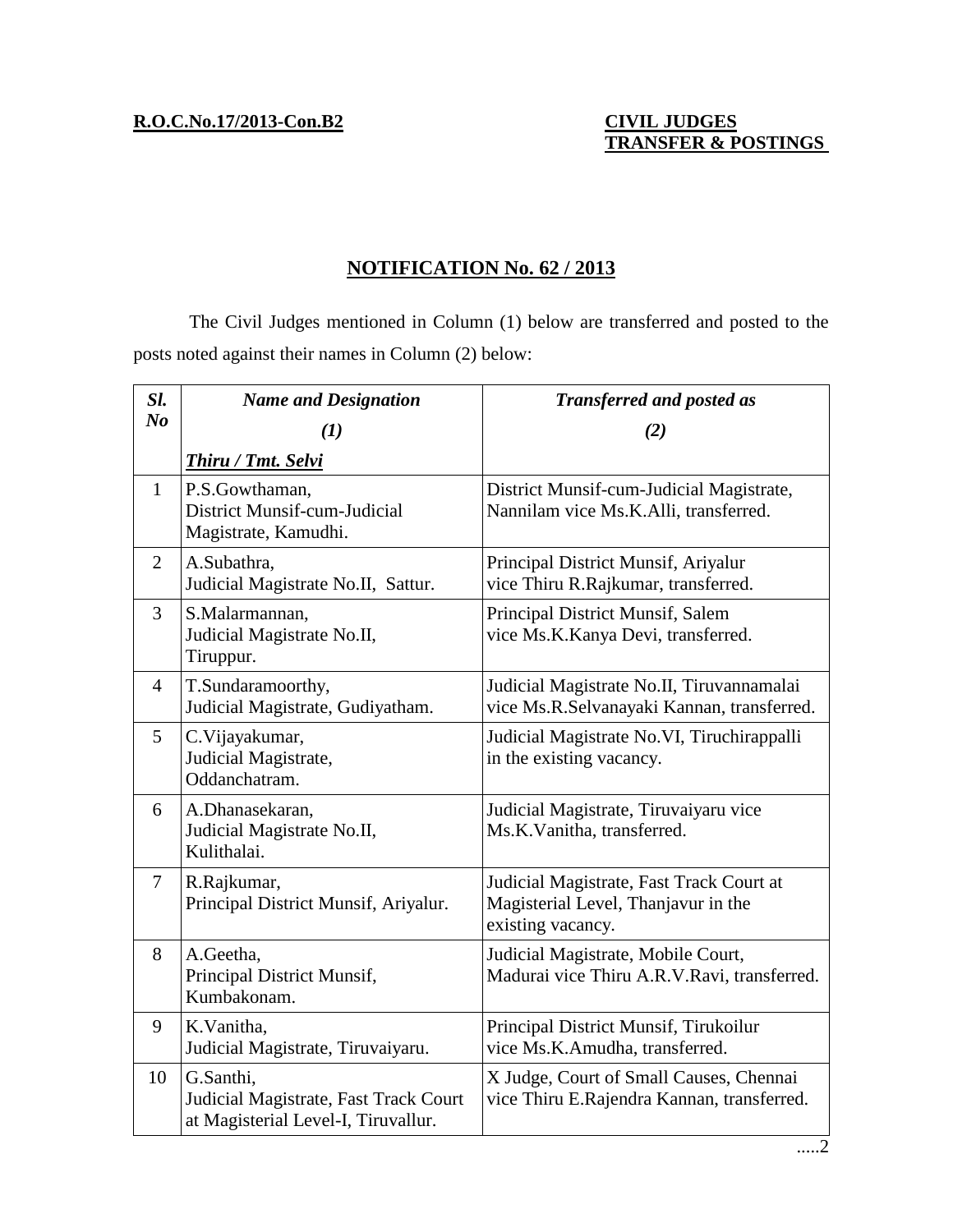| Sl.            | (1)                                                                                                                          | (2)                                                                                                         |
|----------------|------------------------------------------------------------------------------------------------------------------------------|-------------------------------------------------------------------------------------------------------------|
| N <sub>o</sub> | <b>Thiru / Tmt. Selvi</b>                                                                                                    |                                                                                                             |
| 11             | S.Chellapandian,<br>Special Judicial Magistrate,<br>Special Court for exclusive trial of<br>Land Grabbing Cases, Coimbatore. | Judicial Magistrate No.I, Erode vice<br>Ms.J.Jenitha, transferred.                                          |
| 12             | S.Kanchana,<br>Judicial Magistrate,<br>Madurantagam.                                                                         | Judicial Magistrate, Cheyyar vice<br>Thiru G.Vijayakumar-II, transferred.                                   |
| 13             | P.Swaminathan,<br>Judicial Magistrate,<br>Fast Track Court at Magisterial Level,<br>Thoothukudi.                             | Principal District Munsif, Manamadurai<br>vice Ms.R.Thothiramary, transferred.                              |
| 14             | S.Sujatha,<br>Principal District Munsif,<br>Kancheepuram.                                                                    | Judicial Magistrate, Fast Track Court<br>at Magisterial Level, Tiruvallur vice<br>Ms.G.Santhi, transferred. |
| 15             | S.Govindarajan,<br>District Munsif, Uthamapalayam.                                                                           | Judicial Magistrate No.IV, Madurai<br>vice Thiru C.Rajalingom, transferred.                                 |
| 16             | M.E.Padma,<br>Principal District Munsif,<br>Kuzhithurai.                                                                     | District Munsif-cum-Judicial Magistrate,<br>Natham vice Thiru V.Ananthan, transferred.                      |
| 17             | P.Srikumar,<br>Judicial Magistrate, Mobile Court,<br>Kancheepuram.                                                           | Principal District Munsif, Tirupathur<br>vice Thiru C.Kumarvarman, transferred.                             |
| 18             | A.P.Latha,<br>Judicial Magistrate No.III,<br>Dindigul.                                                                       | Judicial Magistrate No.II, Kulithalai<br>vice Thiru A.Dhanasekaran, transferred.                            |
| 19             | J.Venkatesan,<br>Judicial Magistrate,<br>Additional Mahila Court,<br>Tirunelveli.                                            | District Munsif, Uthamapalayam<br>vice Thiru S.Govindarajan, transferred.                                   |
| 20             | A.Packia Jothi,<br>Principal District Munsif,<br>Poonamallee.                                                                | District Munsif-cum-Judicial Magistrate,<br>Vanur vice Thiru S.Manojkumar, transferred.                     |
| 21             | A.M.Ravi,<br>District Munsif-cum-Judicial<br>Magistrate, Perundurai.                                                         | District Munsif, Harur vice<br>Thiru.R.Gokulakrishnan, transferred.                                         |
| 22             | R.Nandhini Devi,<br>District Munsif-cum-Judicial<br>Magistrate, Paramathy.                                                   | Principal District Munsif, Tiruchirappalli<br>vice T.P.Vadivelu, transferred.                               |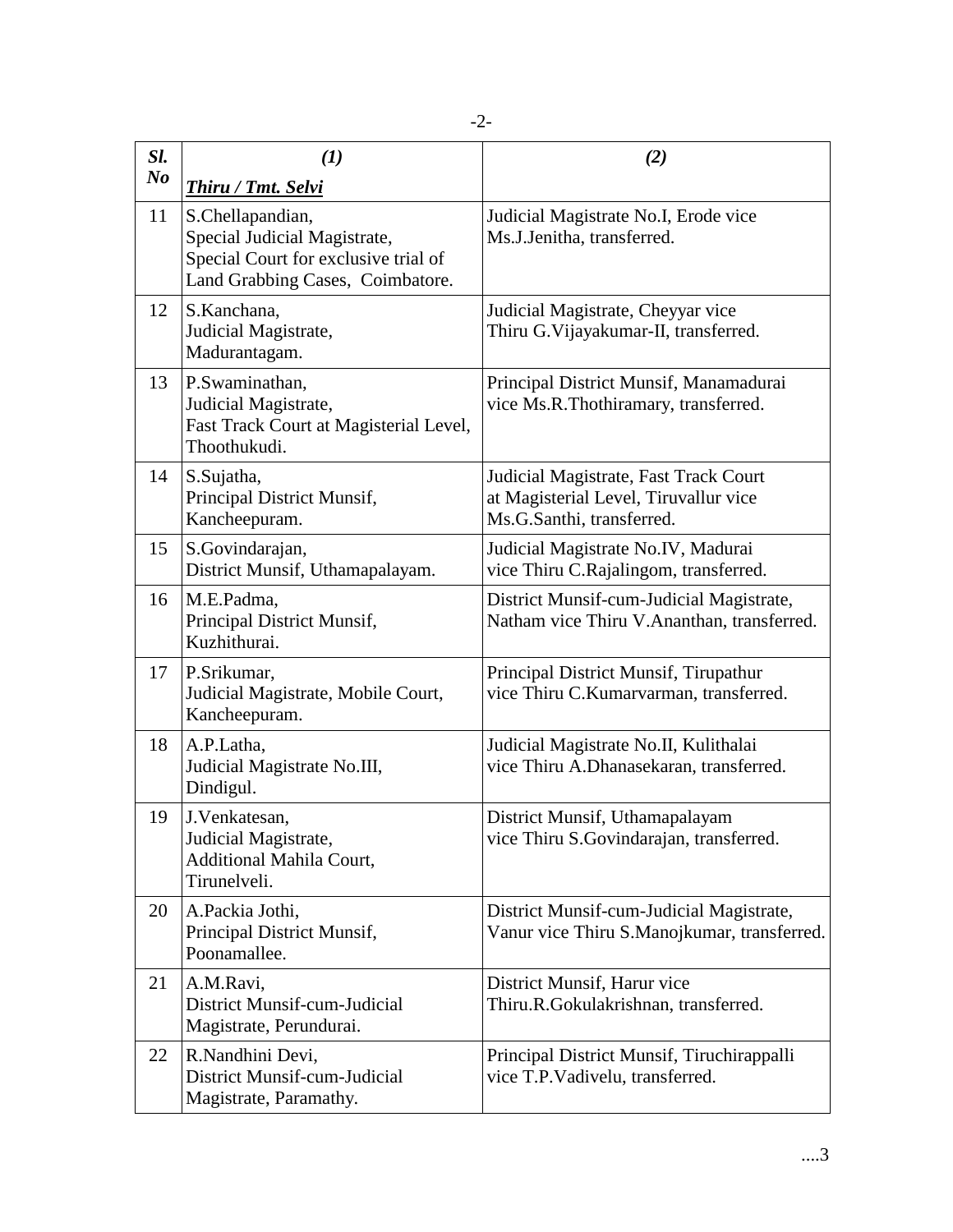| Sl.            | (1)                                                                                | (2)                                                                                          |
|----------------|------------------------------------------------------------------------------------|----------------------------------------------------------------------------------------------|
| N <sub>o</sub> | Thiru / Tmt. Selvi                                                                 |                                                                                              |
| 23             | T.P.Vadivelu,<br>Principal District Munsif,<br>Tiruchirappalli.                    | I Additional District Munsif, Tiruchirappalli,<br>vice Ms.M.Sivasakthi, transferred.         |
| 24             | A.K.Babulal,<br>District Munsif-cum-Judicial<br>Magistrate, Kodumudi.              | Judicial Magistrate, Oddanchatram<br>vice Thiru C.Vijayakumar, transferred.                  |
| 25             | K.Amudha,<br>Principal District Munsif,<br>Tirukoilur.                             | Judicial Magistrate, Mobile Court,<br>Kancheepuram vice Thiru P.Srikumar,<br>transferred.    |
| 26             | T.Munusamy,<br>Judicial Magistrate No.I,<br>Coimbatore.                            | Judicial Magistrate, Mobile Court, Namakkal<br>in the existing vacancy.                      |
| 27             | A.Thiruvenkata Seenivasan,<br>District Munsif, Kovilpatti.                         | District Munsif, Theni in the existing<br>vacancy.                                           |
| 28             | G.Saran.<br>Judicial Magistrate, Fast Track Court<br>at Magisterial Level, Palani. | Judicial Magistrate, Kallakurichi<br>vice Ms.C.Kalai Ponni, transferred.                     |
| 29             | K.N.Nagalakshmi Devi,<br>District Munsif, Avinashi.                                | Judicial Magistrate, Nilakkottai vice<br>Ms.G.Anuradha, transferred.                         |
| 30             | D.Sivakumar,<br>XIII Metropolitan Magistrate,<br>Egmore, Chennai.                  | Judicial Magistrate No.I, Villupuram<br>in the existing vacancy.                             |
| 31             | S.Hema,<br>Principal Dist. Munsif,<br>Thoothukudi.                                 | Principal District Munsif, Valliyoor vice<br>Thiru P.V. Vasheeth Kumar, transferred.         |
| 32             | P.V.Vasheeth Kumar,<br>Principal District Munsif,<br>Valliyoor.                    | <b>Additional District Munsif, Valliyoor</b><br>vice Thiru M.Ashfaq Ahamed, transferred.     |
| 33             | N.Umarani,<br>District Munsif, Periyakulam.                                        | Judicial Magistrate, Mobile Court,<br>Tiruchirappalli vice Thiru P.Raja Ram,<br>transferred. |
| 34             | S.Prabha Chandran,<br>District Munsif, Kangeyam.                                   | District Munsif-cum-Judicial Magistrate,<br>Perundurai vice Thiru A.M.Ravi, transferred.     |
| 35             | S.Kirubhakaran Mathuram,<br>Judicial Magistrate No.III,<br>Tiruchirappalli.        | Judicial Magistrate, Alangudi vice<br>Thiru M.Vadiveli, transferred.                         |
| 36             | P.Thangavel,<br>Judicial Magistrate No.II, Usilampatti.                            | Judicial Magistrate No.I, Nagercoil<br>vice Thiru R.Sundariah, transferred.                  |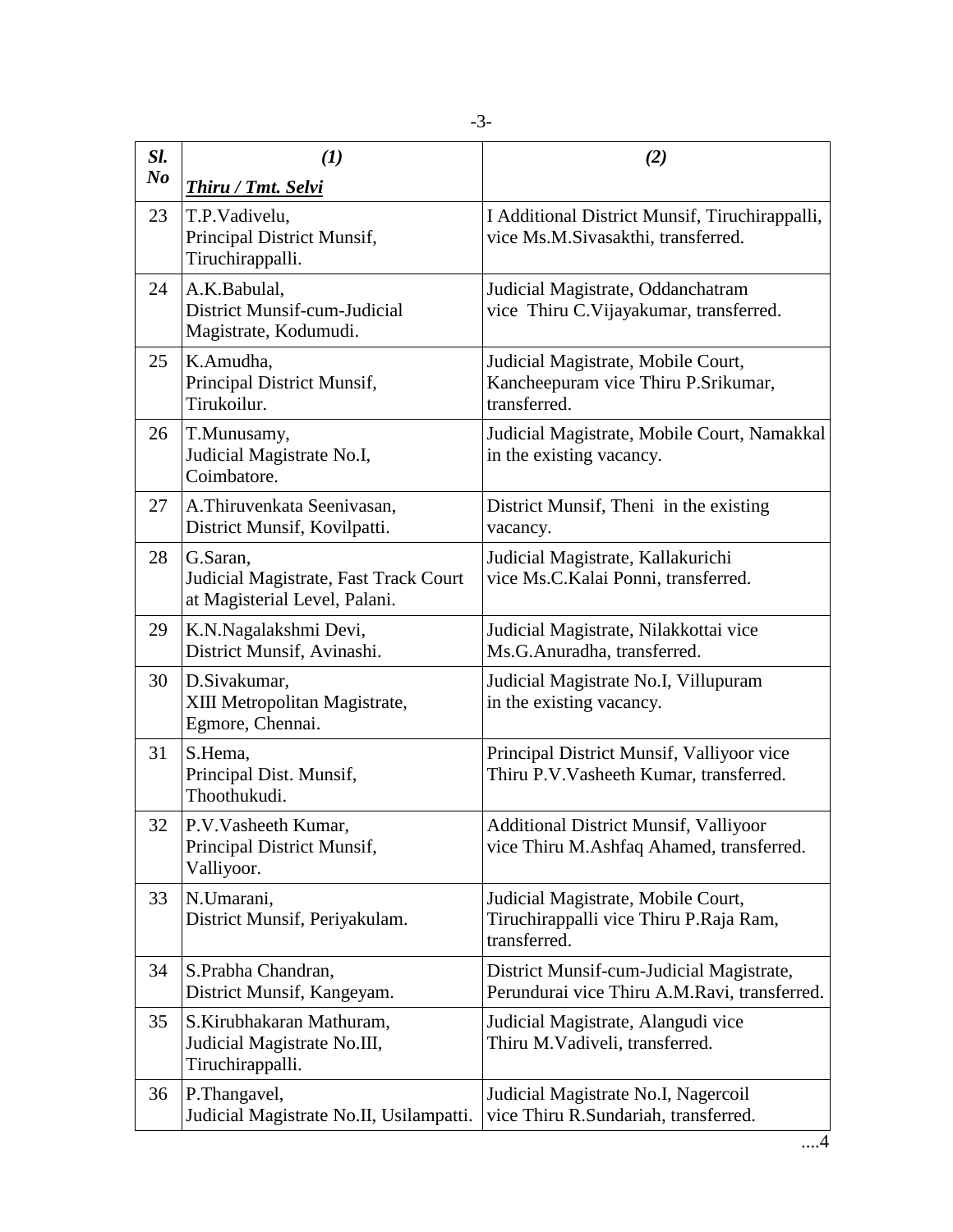| Sl.            | $\mathcal{L}(I)$                                                            | (2)                                                                                            |
|----------------|-----------------------------------------------------------------------------|------------------------------------------------------------------------------------------------|
| N <sub>o</sub> | Thiru / Tmt. Selvi                                                          |                                                                                                |
| 37             | V.Ananthan,<br>District Munsif-cum-Judicial<br>Magistrate, Natham.          | District Munsif, Musiri vice Thiru D.Balu,<br>transferred.                                     |
| 38             | G. Vijayakumar,<br>District Munsif-cum-Judicial<br>Magistrate, Uthiramerur. | Judicial Magistrate No.III, Dindigul<br>vice Ms.A.P.Latha, transferred.                        |
| 39             | R.Thothiramary,<br>Principal District Munsif,<br>Manamadurai.               | Judicial Magistrate, Thuraiyur vice<br>Thiru S.Ezhil Velavan, transferred.                     |
| 40             | R.Selvanayaki Kannan,<br>Judicial Magistrate No.II,<br>Tiruvannamalai.      | Principal District Munsif, Karur<br>in the existing vacancy.                                   |
| 41             | D.Balu,<br>District Munsif, Musiri.                                         | District Munsif-cum-Judicial Magistrate,<br>Paramathy vice Ms.R.Nandhini Devi,<br>transferred. |
| 42             | A.S.Raja,<br>District Munsif-cum-Judicial<br>Magistrate, Neyveli.           | Judicial Magistrate, Mobile Court,<br>Villupuram in the existing vacancy.                      |
| 43             | S.Syed Barkathullah,<br>Principal District Munsif,<br>Virudhachalam.        | District Munsif-cum-Judicial Magistrate,<br>Uthukkottai vice Ms.A.Prabavathi,<br>transferred.  |
| 44             | R.Sundariah,<br>Judicial Magistrate No.I, Nagercoil.                        | Judicial Magistrate No.IV, Tirunelveli vice<br>Thiru K.S.Paul Pandian, transferred.            |
| 45             | R.Joseph Joy,<br>Principal District Munsif,<br>Padmanabhapuram.             | Principal District Munsif, Virudhachalam<br>vice Thiru S.Syed Barkathullah, transferred.       |
| 46             | C.Umamaheswari,<br>Judicial Magistrate No.II, Madurai.                      | V Metropolitan Magistrate, Egmore,<br>Chennai vice Thiru N.S. Srivathsan,<br>transferred.      |
| 47             | C.Kalai Ponni,<br>Judicial Magistrate, Kallakurichi.                        | <b>Additional District Munsif, Poonamallee</b><br>vice Ms.V.Sutha, transferred.                |
| 48             | Ms.V.Sutha,<br><b>Additional District Munsif,</b><br>Poonamallee            | Principal District Munsif, Poonamallee<br>vice Ms.A.Packia Jothi, transferred.                 |
| 49             | V.P.Suganthi,<br>Judicial Magistrate No.II, Cuddalore.                      | Principal District Munsif, Kancheepuram<br>vice Ms.S.Sujatha, transferred.                     |
| 50             | G.Anuradha,<br>Judicial Magistrate, Nilakottai.                             | Principal District Munsif, Tirunelveli vice<br>Thiru C.Sornakumar, transferred.                |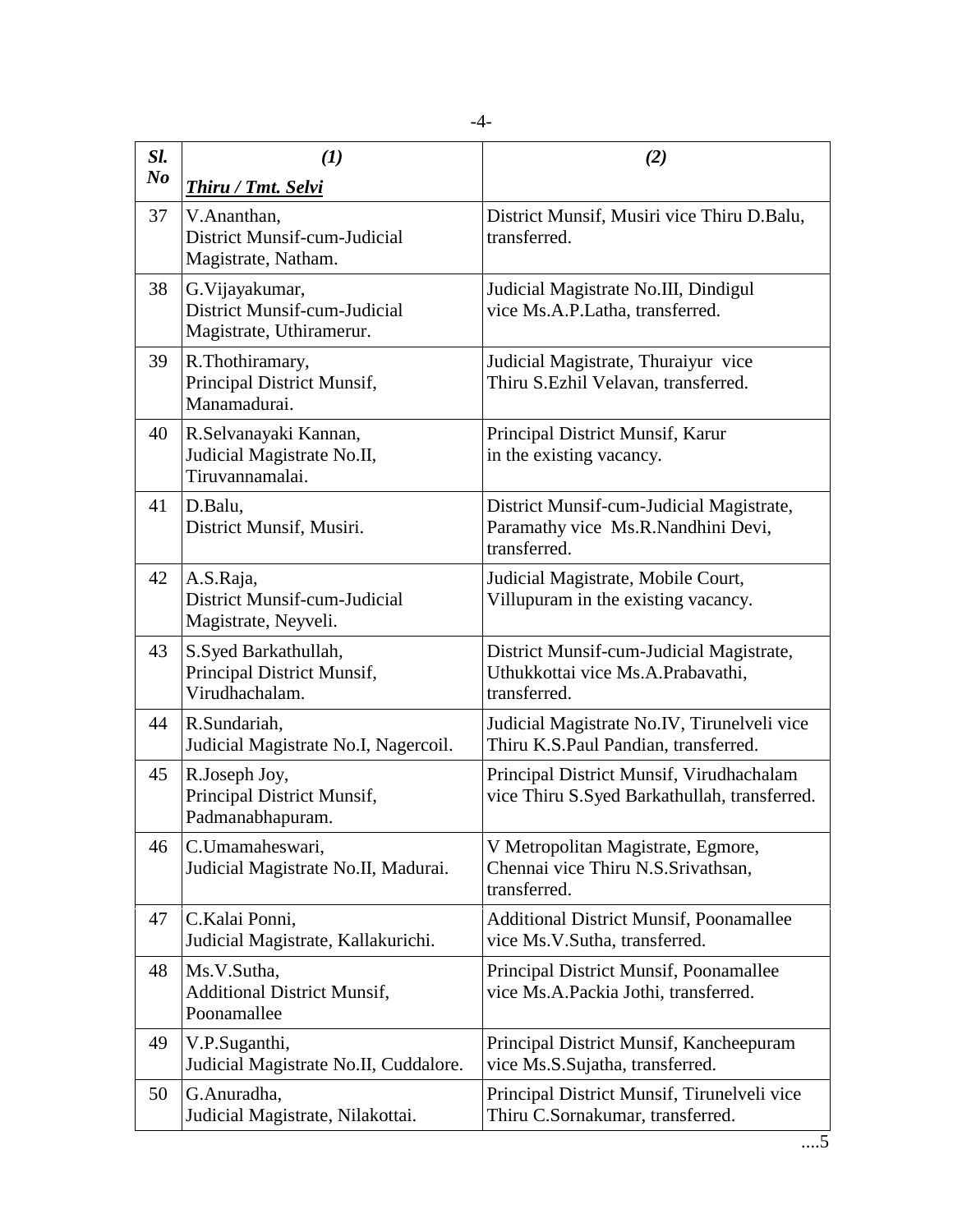| Sl.<br>N <sub>o</sub> | (1)                                                                                                        | (2)                                                                                                       |
|-----------------------|------------------------------------------------------------------------------------------------------------|-----------------------------------------------------------------------------------------------------------|
|                       | Thiru / Tmt. Selvi                                                                                         |                                                                                                           |
| 51                    | C.Sornakumar,<br>Principal District Munsif, Tirunelveli                                                    | I Additional District Munsif, Tirunelveli vice<br>Thiru K.Selvapandi, transferred.                        |
| 52                    | K.Selvapandi,<br>I Additional Dist. Munsif, Tirunelveli                                                    | II Additional District Munsif, Tirunelveli<br>vice Ms.K.Renugadevi, transferred.                          |
| 53                    | K.Alli,<br>District Munsif-cum-Judicial<br>Magistrate, Nannilam.                                           | Judicial Magistrate No.III, Tiruchirappalli<br>vice Thiru S.Kirubhakaran Mathuram,<br>transferred.        |
| 54                    | M.Vadivel,<br>Judicial Magistrate, Alangudi.                                                               | Judicial Magistrate, Fast Track Court at<br>Magisterial Level, Palani vice Thiru<br>G.Saran, transferred. |
| 55                    | Gajara R.Jiji,<br>District Munsif-cum-Judicial<br>Magistrate No.I, Hosur.                                  | Judicial Magistrate, Mobile Court,<br>Tirunelveli in the existing vacancy.                                |
| 56                    | P.Shanthi,<br>Metropolitan Magistrate, Fast Track<br>Court at Magisterial Level-III,<br>Saidapet, Chennai. | Judicial Magistrate, Maduranthagam<br>vice Ms.S.Kanchana, transferred.                                    |
| 57                    | G.Sudhagar,<br>District Munsif-cum-Judicial<br>Magistrate, Cheranmadevi.                                   | Principal District Munsif, Padmanabhapuram<br>vice<br>Thiru R.Joseph Joy, transferred.                    |
| 58                    | M.K.Mayakrishnan,<br>Judicial Magistrate No.I, Thoothukudi.                                                | District Munsif-cum-Judicial Magistrate,<br>Cheranmadevi vice Thiru G.Sudhagar,<br>transferred.           |
| 59                    | R.Gokulakrishnan,<br>District Munsif, Harur.                                                               | District Munsif-cum-Judicial Magistrate,<br>Neyveli vice Thiru A.S.Raja, transferred.                     |
| 60                    | S.Manojkumar,<br>District Munsif-cum-Judicial<br>Magistrate, Vanur.                                        | Judicial Magistrate, Additional Mahila<br>Court, Tirunelveli vice Thiru J. Venkatesan,<br>transferred.    |
| 61                    | A.Prabavathi,<br>District Munsif-cum-Judicial<br>Magistrate, Uthukottai.                                   | Judicial Magistrate No.II, Cuddalore vice<br>Ms.V.P.Suganthi, transferred.                                |
| 62                    | N.Sriram,<br>District Munsif-cum-Judicial<br>Magistrate, Tittakudi.                                        | District Munsif-cum-Judicial Magistrate,<br>Pennagaram vice Thiru N.S.Jayaprakash,<br>transferred.        |
| 63                    | C.Kathiravan,<br>Judicial Magistrate No.III, Madurai.                                                      | Judicial Magistrate No.I, Thoothukudi vice<br>Thiru M.K.Mayakrishnan, transferred.                        |
| 64                    | P.R.Supraja,<br>District Munsif, Ambattur.                                                                 | District Munsif, Chengalpattu vice<br>Thiru K.Ganesan, transferred.                                       |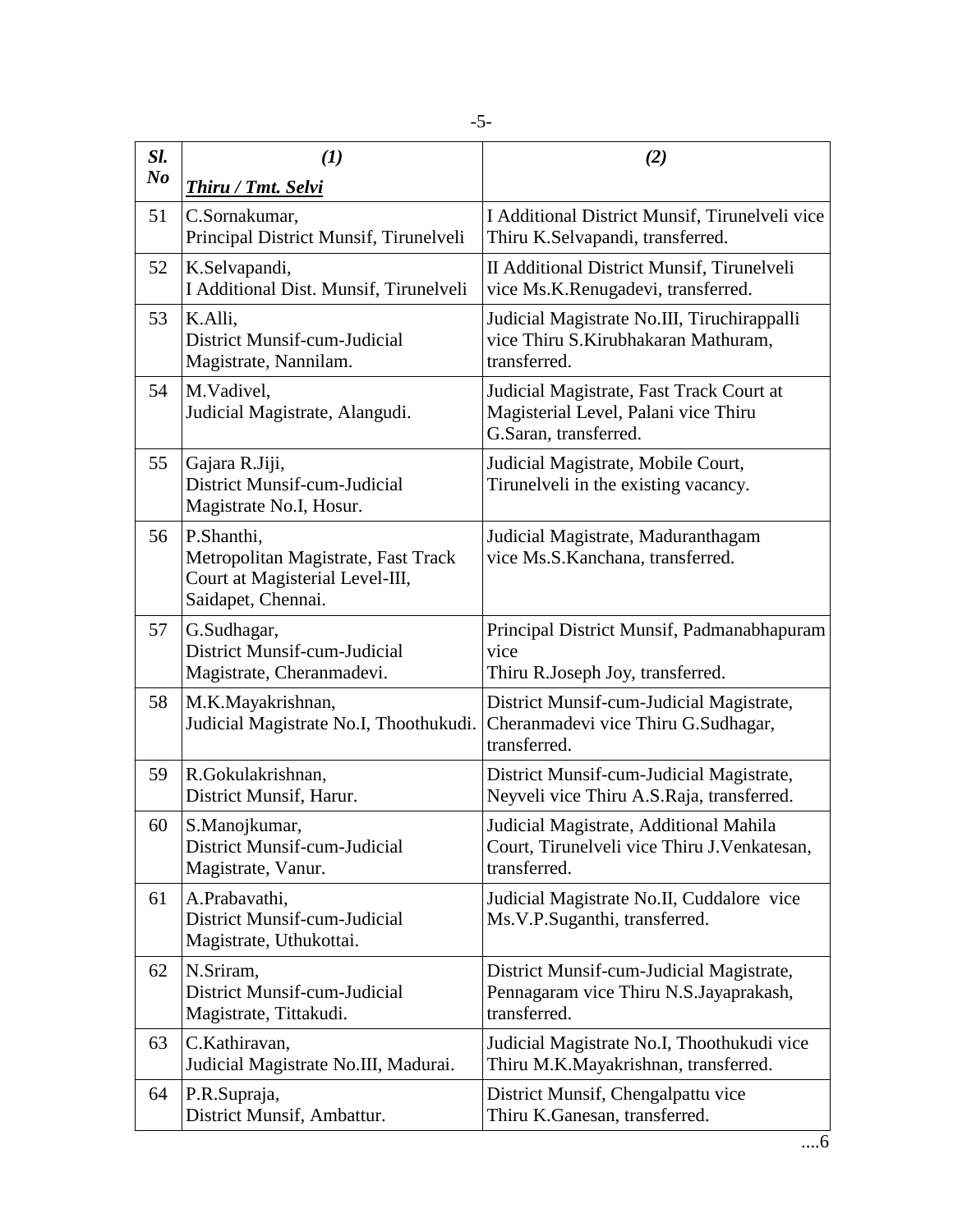| Sl.<br>$\bm{N}$ o | (1)<br>Thiru / Tmt. Selvi                                                                                             | (2)                                                                                                                                            |
|-------------------|-----------------------------------------------------------------------------------------------------------------------|------------------------------------------------------------------------------------------------------------------------------------------------|
| 65                | K.Kanya Devi,<br>Principal District Munsif, Salem.                                                                    | <b>Additional District Munsif, Madurai</b><br>in the existing vacancy.                                                                         |
| 66                | M.Sivasakthi,<br><b>I Additional District Munsif,</b><br>Tiruchirappalli.                                             | District Munsif, Ambattur vice<br>Ms.P.R.Supraja, transferred.                                                                                 |
| 67                | G.Jayavel,<br>Judicial Magistrate, Polur.                                                                             | XVI Metropolitan Magistrate, George Town,<br>Chennai in the existing vacancy.                                                                  |
| 68                | V.Sree Vidhya,<br>I Additional District Munsif, Salem.                                                                | District Munsif, Avinashi vice<br>Ms.K.N.Nagalakshmi Devi, transferred.                                                                        |
| 69                | V.Jai Kumar,<br>Judicial Magistrate, Melur.                                                                           | I Additional District Munsif, Salem vice<br>Ms.V.Sree Vidya, transferred.                                                                      |
| 70                | N.S.Jayaprakash,<br>District Munsif-cum-Judicial<br>Magistrate, Pennagaram.                                           | Judicial Magistrate, Fast Track Court at<br>Magisterial Level-II, Coimbatore in the<br>existing vacancy.                                       |
| 71                | K.S.Paul Pandian,<br>Judicial Magistrate No.IV,<br>Tirunelveli.                                                       | Judicial Magistrate No.III, Madurai<br>vice Thiru C.Kathiravan, transferred.                                                                   |
| 72                | R.Mohammed Rizwanullah Sheriff,<br>Judicial Magistrate No.I,<br>Virudhachalam.                                        | Judicial Magistrate, Polur vice<br>Thiru G.Jayavel, transferred.                                                                               |
| 73                | K.V.Mahendra Boopathi,<br>District Munsif-cum-Judicial<br>Magistrate, Ilayankudi.                                     | Judicial Magistrate, Melur vice<br>Thiru V.Jai Kumar, transferred                                                                              |
| 74                | S.P.Rishiroshan,<br>Judicial Magistrate, Fast Track Court<br>at Magisterial Level-I, Nagercoil.                       | Principal District Munsif, Kumbakonam<br>vice Ms.A.Geetha, transferred.                                                                        |
| 75                | K.Renugadevi,<br>II Additional Dist. Munsif, Tirunelveli.                                                             | Judicial Magistrate No.I, Coimbatore<br>vice Thiru T.Munusamy, transferred.                                                                    |
| 76                | S.Mohana Ramya,<br>District Munsif, Palacode.                                                                         | Judicial Magistrate, Gudiyatham vice<br>Thiru. T.Sundaramoorthy, transferred                                                                   |
| 77                | T.Jayashree,<br>Metropolitan Magistrate,<br><b>Fast Track Court at Magisterial</b><br>Level-IV, George Town, Chennai. | Posted on other duty as Assistant Editor,<br>Tamil Law Journal, High Court, Madras<br>in the existing vacancy.                                 |
| 78                | S.Indra Gandhi,<br>Assistant Director,<br>Tamil Nadu State Judicial Academy,<br>Chennai.                              | Special Metropolitan Magistrate-I,<br>Special Court for exclusive trial of<br>Land Grabbing Cases, Chennai vice<br>Thiru A.Ramesh, transferred |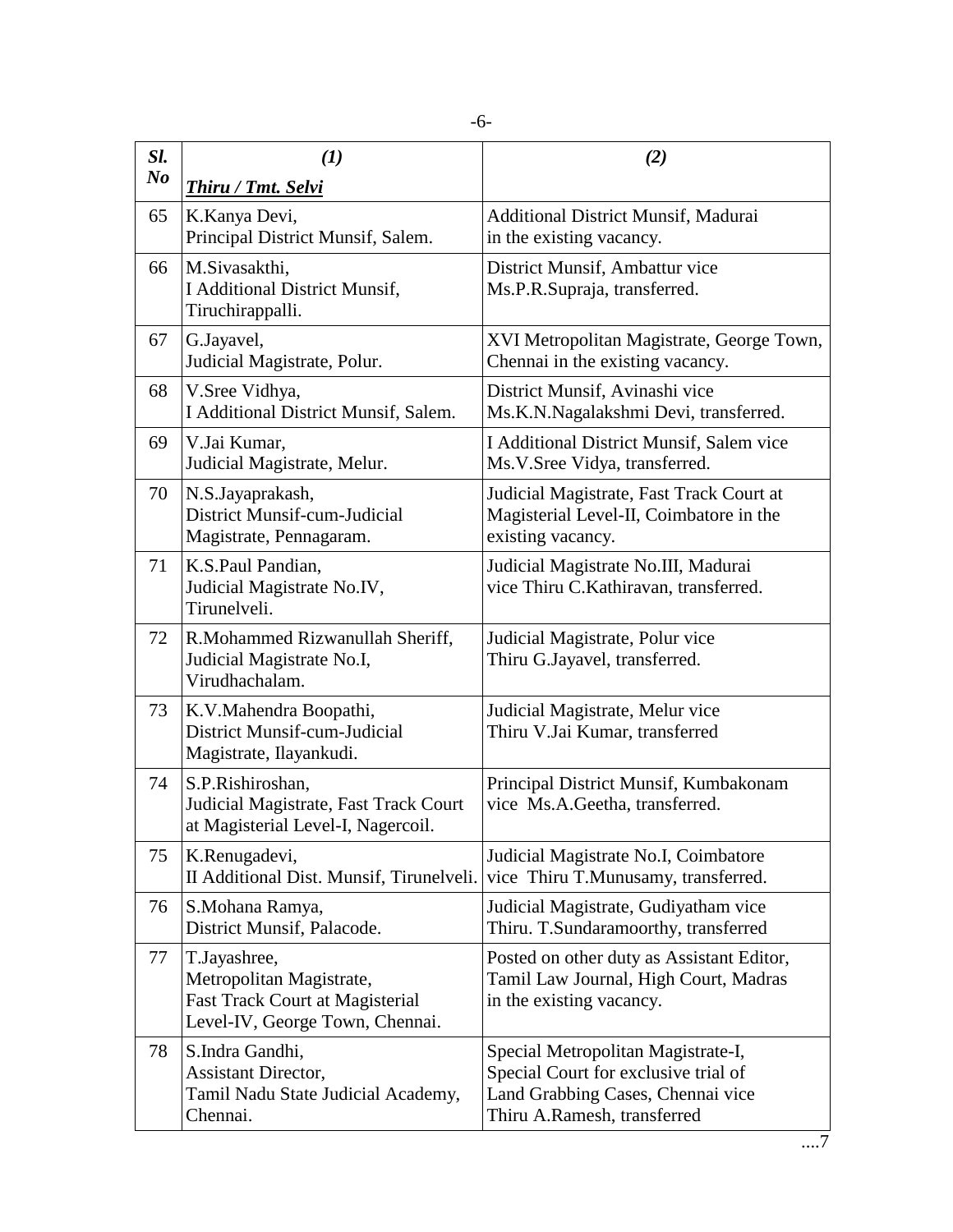| Sl.            | (1)                                                                                          | (2)                                                                                                                                                 |
|----------------|----------------------------------------------------------------------------------------------|-----------------------------------------------------------------------------------------------------------------------------------------------------|
| N <sub>o</sub> | <b>Thiru / Tmt. Selvi</b>                                                                    |                                                                                                                                                     |
| 79             | M.Vasanthakumar,<br>XIX Metropolitan Magistrate,<br>Egmore, Chennai.                         | Posted on other duty as Assistant Director,<br>Tamil Nadu State Judicial Academy,<br>Chennai vice Ms.S.Indra Gandhi,<br>transferred.                |
| 80             | M.Rajalakshmi,<br>Principal District Munsif,<br>Ambasamudram.                                | Special Judicial Magistrate,<br>Special Court for exclusive trial of<br>Land Grabbing Cases, Coimbatore vice<br>Thiru S.Chellapandian, transferred. |
| 81             | A.R.V.Ravi,<br>Judicial Magistrate,<br>Mobile Court, Madurai.                                | Judicial Magistrate No.II, Madurai vice<br>Ms.C.Uma Maheswari, transferred.                                                                         |
| 82             | D.Selvam,<br>Principal District Munsif, Nagercoil.                                           | District Munsif-cum-Judicial Magistrate,<br>Valparai vice Thiru V.P. Velusamy,<br>transferred.                                                      |
| 83             | G.Sarathraj,<br>Judicial Magistrate,<br>Fast Track Court at Magisterial Level,<br>Karaikudi. | District Munsif, Kovilpatti vice<br>Thiru A.Thiruvenkata Seenivasan,<br>transferred.                                                                |
| 84             | S.Giri,<br>Judicial Magistrate,<br>Fast Track Court at Magisterial Level,<br>Poonamallee.    | Metropolitan Magistrate, Fast Track Court<br>at Magisterial Level-III, Saidapet, Chennai<br>vice Ms. P.Shanthi, transferred.                        |
| 85             | V.Ravichandran,<br>Judicial Magistrate, Fast Track Court<br>at Magisterial Level, Hosur.     | District Munsif-cum-Judicial Magistrate<br>No.I, Hosur vice Ms.Gajara R.Jiji,<br>transferred.                                                       |
| 86             | D.Jeyakumari Jemi Rathna,<br>Judicial Magistrate No.III,<br>Nagercoil.                       | Judicial Magistrate,<br>Additional Mahila Court, Perambalur<br>vice Thiru A.Mummoorthy, transferred.                                                |
| 87             | N.Kothandaraj,<br>Judicial Magistrate,<br>Thiruthuraipoondi.                                 | Metropolitan Magistrate, Fast Track Court<br>at Magisterial Level-IV, George Town,<br>Chennai vice Ms.T.Jayashree, transferred.                     |
| 88             | A.Balakrishnan,<br>District Munsif, Mannargudi.                                              | Principal District Munsif, Ambasamudram<br>vice Ms.M.Rajalakshmi, transferred.                                                                      |
| 89             | V.P.Velusamy,<br>District Munsif-cum-Judicial<br>Magistrate, Valparai.                       | Judicial Magistrate No.II, Tiruppur<br>vice Thiru S.Malarmannan, transferred.                                                                       |
| 90             | R.Girija Rani,<br>Judicial Magistrate, Tiruchengodu.                                         | Judicial Magistrate, Fast Track Court at<br>Magisterial Level, Poonamallee vice<br>Thiru S.Giri, transferred.                                       |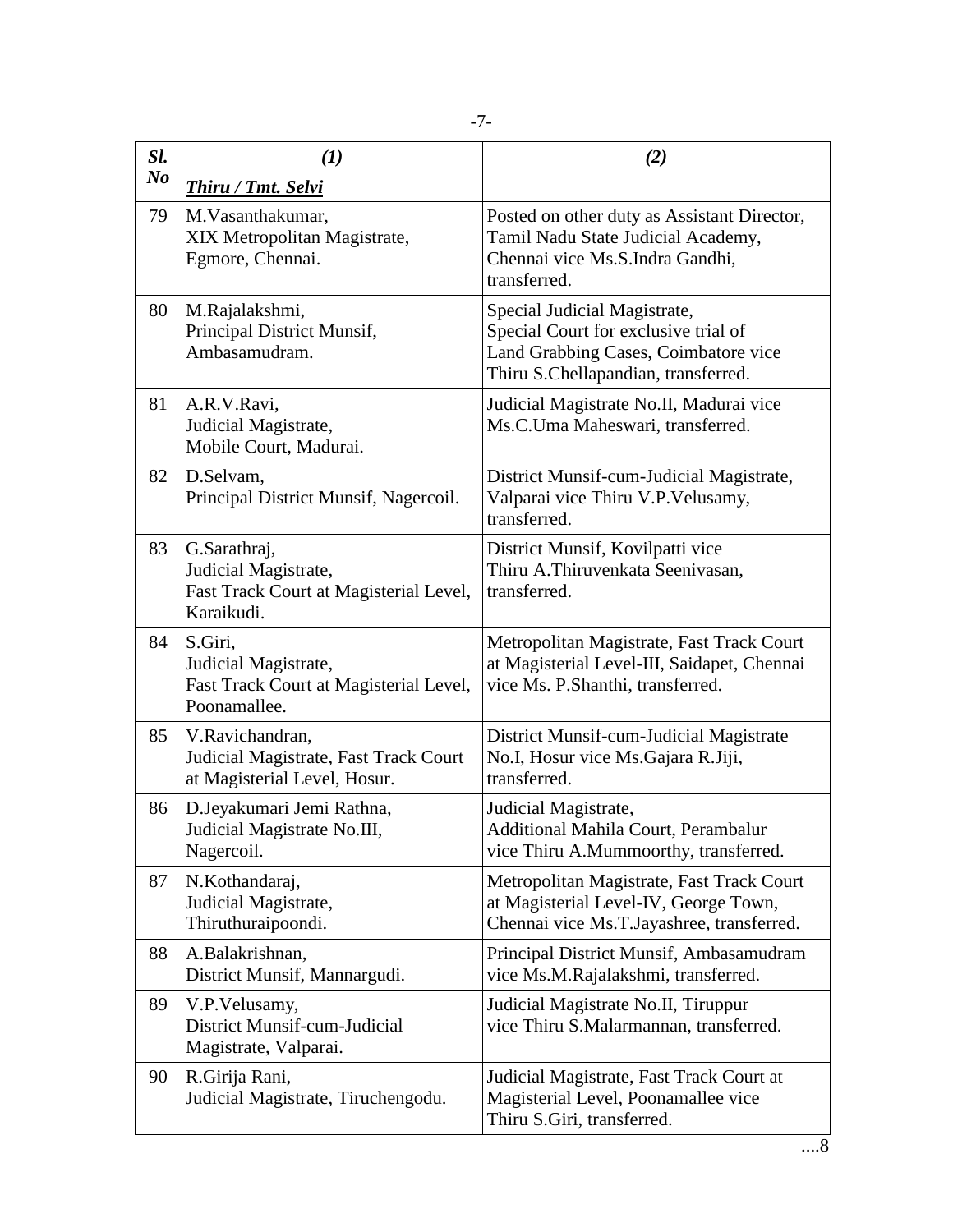| Sl.<br>N <sub>o</sub> | $\mathbf{U}$<br>Thiru / Tmt. Selvi                                                      | (2)                                                                                                             |
|-----------------------|-----------------------------------------------------------------------------------------|-----------------------------------------------------------------------------------------------------------------|
| 91                    | A.Mummoorthy,<br>Judicial Magistrate,<br>Additional Mahila Court, Perambalur.           | Judicial Magistrate No.I, Vellore vice<br>Ms.Akiladevi, transferred.                                            |
| 92                    | P.Sundararajan,<br>District Munsif-cum-Judicial<br>Magistrate, Andipatti.               | District Munsif, Thiruvottiyur in the<br>existing vacancy.                                                      |
| 93                    | D.Baskar,<br>Principal District Munsif, Ulundurpet.                                     | XIX Metropolitan Magistrate, Egmore,<br>Chennai vice Thiru M. Vasantha Kumar,<br>transferred.                   |
| 94                    | C.Sridhar,<br><b>Additional District Munsif,</b><br>Tirupathur.                         | District Munsif-cum-Judicial Magistrate,<br>Kodumudi vice Thiru A.K.Babulal,<br>transferred.                    |
| 95                    | M.Balamurugan,<br>Judicial Magistrate No.IV, Vellore.                                   | District Munsif, Mettur vice<br>Ms.N.S.Meenachandra, transferred.                                               |
| 96                    | N.S.Meenachandra,<br>District Munsif, Mettur.                                           | Judicial Magistrate No.IV, Vellore<br>vice Thiru M.Balamurugan, transferred.                                    |
| 97                    | C.Kumaravarman,<br>Principal District Munsif, Tirupathur.                               | Judicial Magistrate, Fast Track Court<br>at Magisterial Level, Hosur vice<br>Thiru V.Ravichandran, transferred. |
| 98                    | M.Sadiq Basha,<br>Judicial Magistrate, Fast Track Court<br>at Magisterial Level, Theni. | Judicial Magistrate No.I, Virudhachalam<br>vice Thiru R.Mohammed Rizwanullah<br>Sheriff, transferred.           |
| 99                    | J.Jenitha,<br>Judicial Magistrate No.I, Erode.                                          | Judicial Magistrate No.III, Nagercoil<br>vice Ms.D.Jeyakumari Jemi Rathna,<br>transferred.                      |
| 100                   | S.Sivasubramanian,<br>II Additional District Munsif,<br>Virudhachalam.                  | XIII Metropolitan Magistrate, Egmore,<br>Chennai vice Thiru D. Sivakumar,<br>transferred.                       |
| 101                   | M.Ramadhas,<br>Judicial Magistrate, Katpadi.                                            | District Munsif, Periyakulam vice<br>Ms.N.Umarani, transferred.                                                 |
| 102                   | K.Sujatha,<br><b>I Additional District Munsif,</b><br>Tirukoilur.                       | Judicial Magistrate, Katpadi<br>vice Thiru.Ramadhas, transferred.                                               |
| 103                   | K.R.Kannan,<br>District Munsif, Virudhunagar.                                           | District Munsif, Dharmapuri<br>vice Ms.K.Jyothi, transferred.                                                   |
| 104                   | K.Jyothi,<br>District Munsif, Dharmapuri.                                               | District Munsif, Virudhunagar<br>vice Thiru KR.Kannan, transferred.                                             |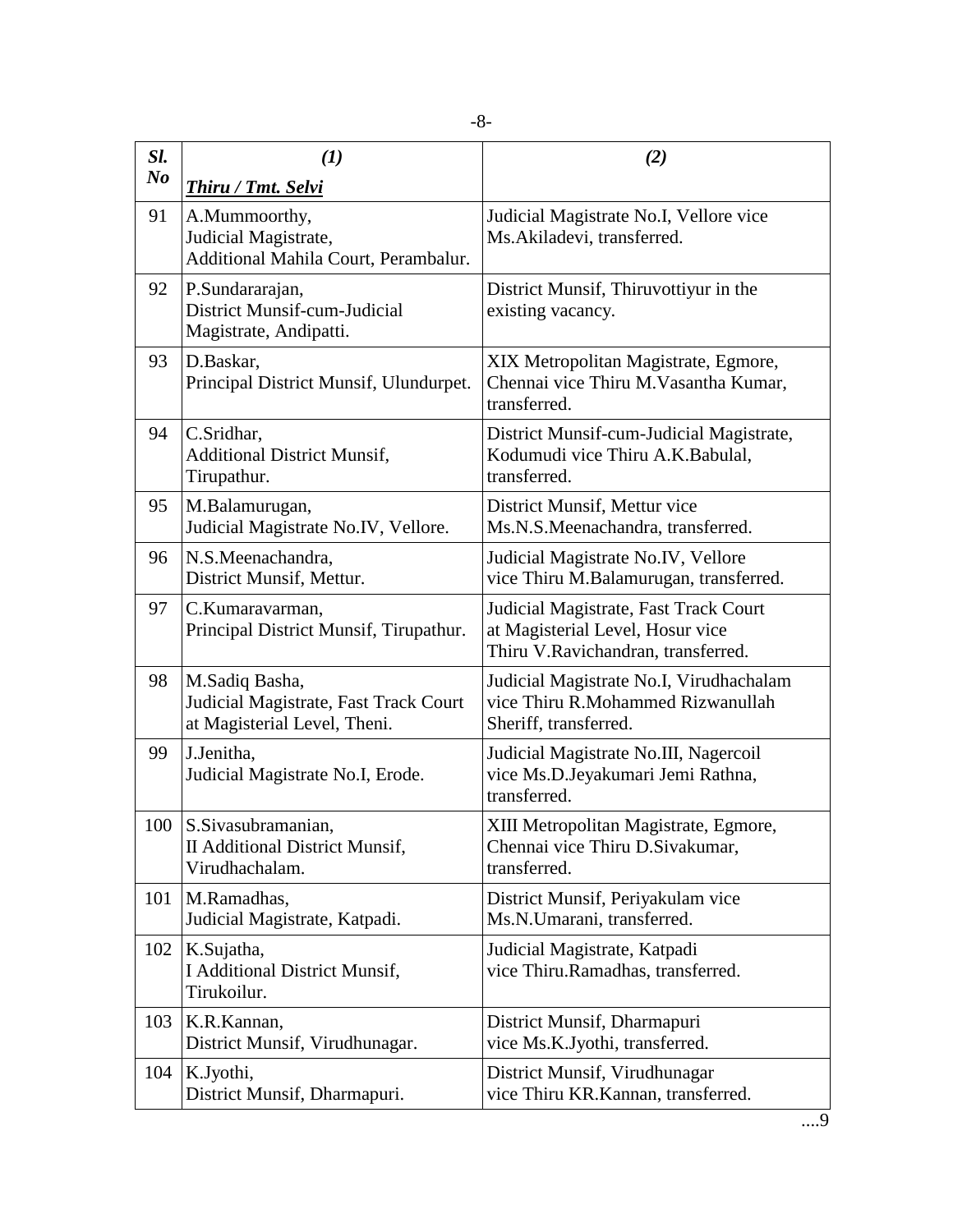| Sl.<br>N <sub>o</sub> | (1)                                                                                                                                    | (2)                                                                                                                             |
|-----------------------|----------------------------------------------------------------------------------------------------------------------------------------|---------------------------------------------------------------------------------------------------------------------------------|
| 105                   | Thiru / Tmt. Selvi<br>C.R.Gowthaman,                                                                                                   | Principal District Munsif, Tenkasi                                                                                              |
| 106                   | District Munsif, Jayamkondam.<br>M.Shunmugavel Raj,<br>Judicial Magistrate,<br>Fast Track Court at Magisterial Level,<br>Nagapattinam. | vice Thiru N.Mohanraj, transferred.<br>I Additional District Munsif, Kuzhithurai<br>vice Thiru K.Selvan Jesu Raja, transferred. |
| 107                   | K.Selvan Jesu Raja,<br><b>I Additional District Munsif,</b><br>Kuzhithurai.                                                            | Principal District Munsif, Kuzhithurai<br>vice Ms. M.E.Padma, transferred.                                                      |
| 108                   | G.Bharathi Prabha,<br>District Munsif-cum-Judicial<br>Magistrate, Vilathikulam.                                                        | Judicial Magistrate, Tiruchengodu<br>vice Ms.R.Girija Rani, transferred.                                                        |
| 109                   | N.Mohanraj,<br>Principal District Munsif, Tenkasi.                                                                                     | District Munsif, Palacode vice<br>Ms.S.Mohana Ramya, transferred.                                                               |
| 110                   | P.Eswaramurthi,<br>District Munsif, Tiruvarur.                                                                                         | District Munsif, Jayamkondam vice<br>Thiru C.R.Gowthaman, transferred.                                                          |
| 111                   | C.Rajesh,<br>Judicial Magistrate No.II,<br>Kancheepuram.                                                                               | Judicial Magistrate, Fast Track Court<br>at Magisterial Level, Karaikudi vice<br>Ms.G.Sarathraj, transferred.                   |
| 112                   | S.Mumtaj,<br><b>Additional District Munsif,</b><br>Tittakudi.                                                                          | <b>Additional District Munsif, Tirupathur</b><br>vice Thiru C.Sridhar, transferred.                                             |
| 113                   | E.Rajendra Kannan,<br>X Judge,<br>Court of Small Causes, Chennai.                                                                      | XXIII Metropolitan Magistrate, Saidapet,<br>Chennai in the existing vacancy.                                                    |
| 114                   | S.Uma Maheswari,<br>District Munsif, Pallipattu.                                                                                       | Judicial Magistrate No.II, Kancheepuram<br>vice C.Rajesh, transferred.                                                          |
| 115                   | P.Raja Ram,<br>Judicial Magistrate,<br>Mobile Court, Tiruchirappalli.                                                                  | Judicial Magistrate No.II, Tiruchirappalli<br>in the existing vacancy.                                                          |
| 116                   | P.S.Ruskin Raj,<br>District Munsif, Tiruvaiyaru.                                                                                       | Judicial Magistrate, Valliyoor vice<br>Ms.J.Christal Babitha, transferred.                                                      |
| 117                   | M.Akiladevi,<br>Judicial Magistrate No.I, Vellore.                                                                                     | Judicial Magistrate, Fast Track Court at<br>Magisterial Level, Thoothukudi vice<br>Thiru.P.Swaminathan, transferred.            |
| 118                   | M.Shivaji Chelliah,<br>District Munsif, Mudukulathur.                                                                                  | Judicial Magistrate, Fast Track Court at<br>Magisterial Level-I, Nagercoil vice Thiru<br>S.P.Rishiroshan, transferred.          |